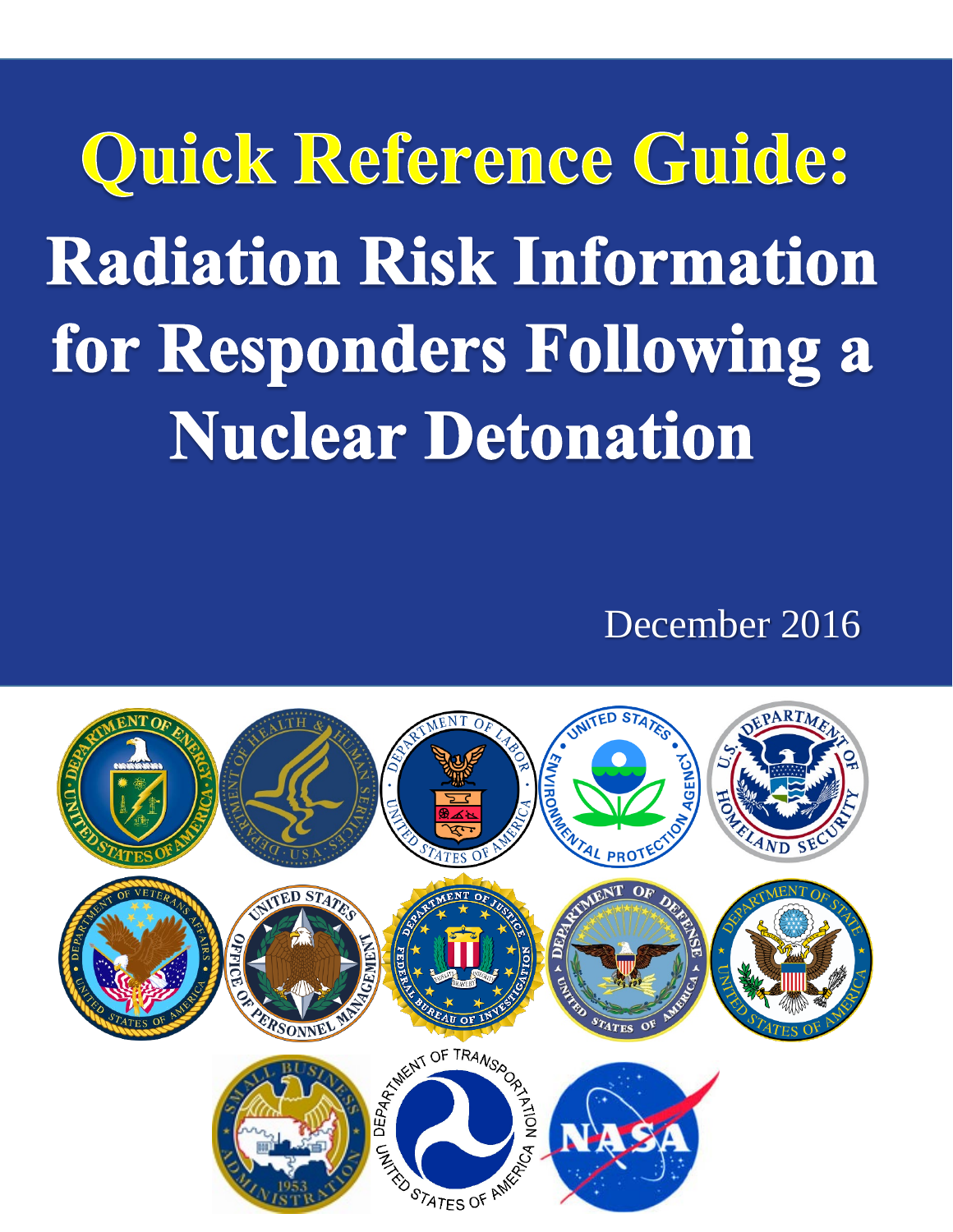## **Quick Reference Guide**

This document supports the "Planning Guidance for Response to a Nuclear Detonation" and was designed to provide responders with specific guidance and recommendations about the radiation risk associated with responding to an improvised nuclear device (IND) event, in order for them to protect themselves from the IND effects. It is intended to be part of preparation training with the "Health and Safety Planning Guide For Planners and Supervisors For Protecting First Responders Following A Nuclear Detonation".

This provides basic information responders will need for the first 24 -72 hours after an extreme event - - a nuclear detonation. These guidelines are not designed to apply to other, less extreme, radiological events. Specific information/training should be sought for those.

Some of this guidance will be counterintuitive to those trained in emergency response; however, it is critical that responders remain as safe and healthy as possible, not only for their own safety, but also to remain available for the ongoing mission of saving lives. Responders involved in an IND event need to be prepared to see numerous victims with serious traumatic injuries and illness including: severe burns, blindness, deafness, amputations, radiation sickness, etc.

### **What would a nuclear detonation be like and what can you expect?**

- The **Nuclear Flash** would come in the form of an intense burst of light and extreme heat potentially creating a firestorm. Injuries: flash burns, flame burns, flash blindness, and retina burns.
- **Prompt Radiation** would be delivered, resulting in high radiation doses close to the detonation. Injuries: possibility of immediate or delayed (weeks or months) illness or death.
- The **Nuclear Blast** would include an initial fireball, overpressure wave, and extreme high winds. Injuries: crushing, fractures, lacerations, rupture of the viscera, and pulmonary hemorrhage and edema. All of this would take place in mere moments.
- The **Mushroom Cloud/Fallout** radioactive material mixed with debris is carried up and spread by winds for miles. Delayed Injuries: radiation exposures, potentially lethal exposures closer to the detonation.
- The **Electromagnetic Pulse (EMP)** produces a high-voltage surge that poses no direct health threat, but may damage electronic equipment two to five miles from ground zero and disrupt communications.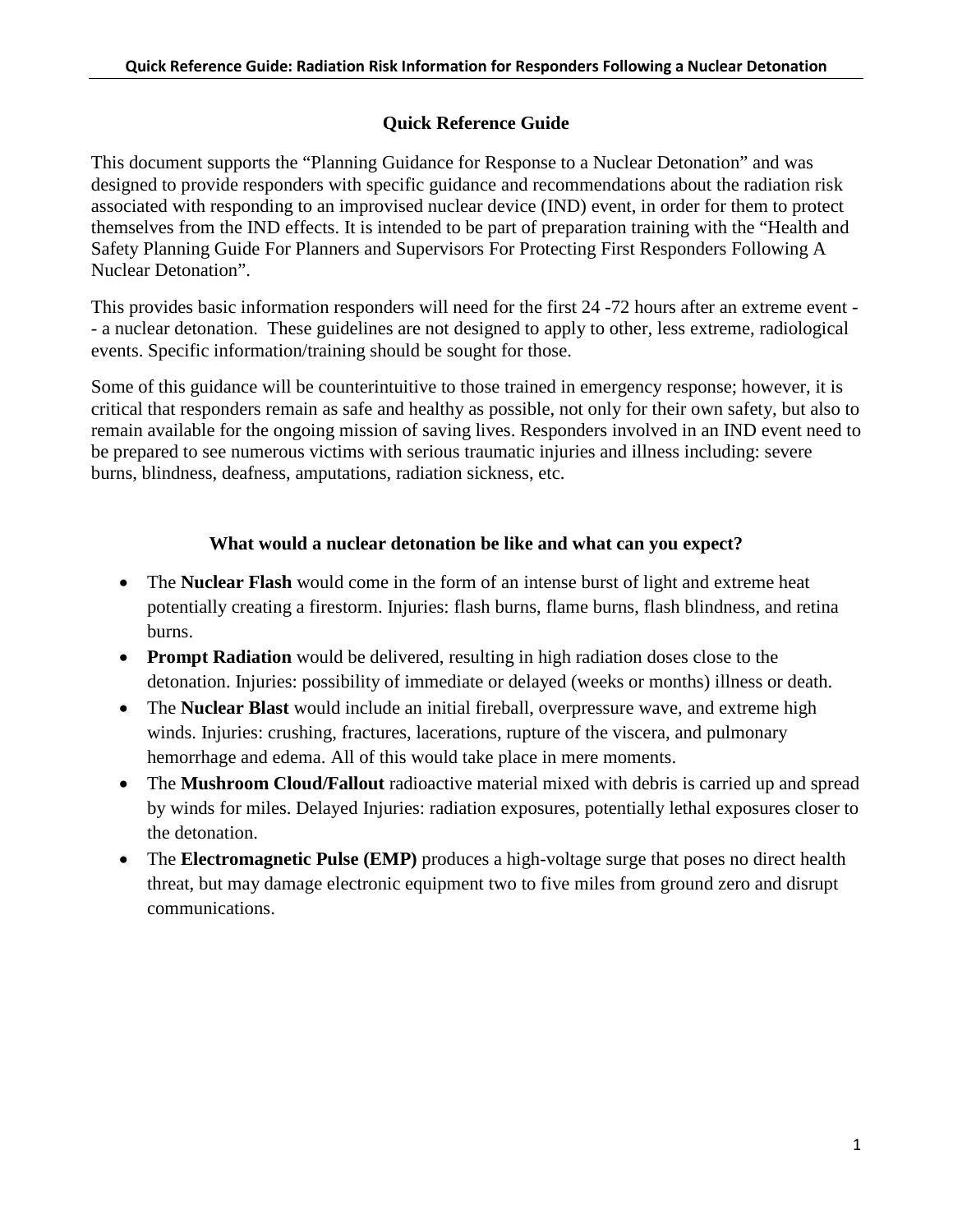#### **Zoned Response**

There will be two different kinds of zones: Damage & Fallout zones Response organizations will use these terms to establish official zones *(These distance estimates are for a 10 KT IND, ground burst)*

Severe Damage – **0 to 0.5 mi**: Buildings completely destroyed, **radiation is too high to enter** for 72 hours, survivors unlikely

Moderate Damage – **0.5 to 1 mi**: Significant building damage, rubble, downed power lines, overturned vehicles, limited visibility for the first hour or more due to dust and smoke, serious injuries, **best lifesaving opportunities**.



Light Damage – **1 to 3 mi**: Windows mostly broken, injuries not expected to be life-threatening

Fallout zones change with time. As the fallout is spread by wind the area expands. After the initial distribution, the zones shrink as the radioactivity decays.

Dangerous Fallout zone – **up to 20 mi** from ground zero: Radioactive dust from the explosion create radiation levels exceeding **10 R/hr** (see table)(*0.1 Gy/h*), not limited to damage zones, **actions taken** here must be **justified**, planned and always kept As Low As Reasonably Achievable (ALARA); **timesensitive**, mission-critical activities such as rescuing identified injured survivors. Advise other survivors to shelter in place.

Elevated radiation area – **up to several hundreds of miles**: from **0.01 R/hr to 10 R/hr (***0.0001 to 0.1Gy/h***)**, potentially hazardous, and cumulative radiation exposure should be monitored.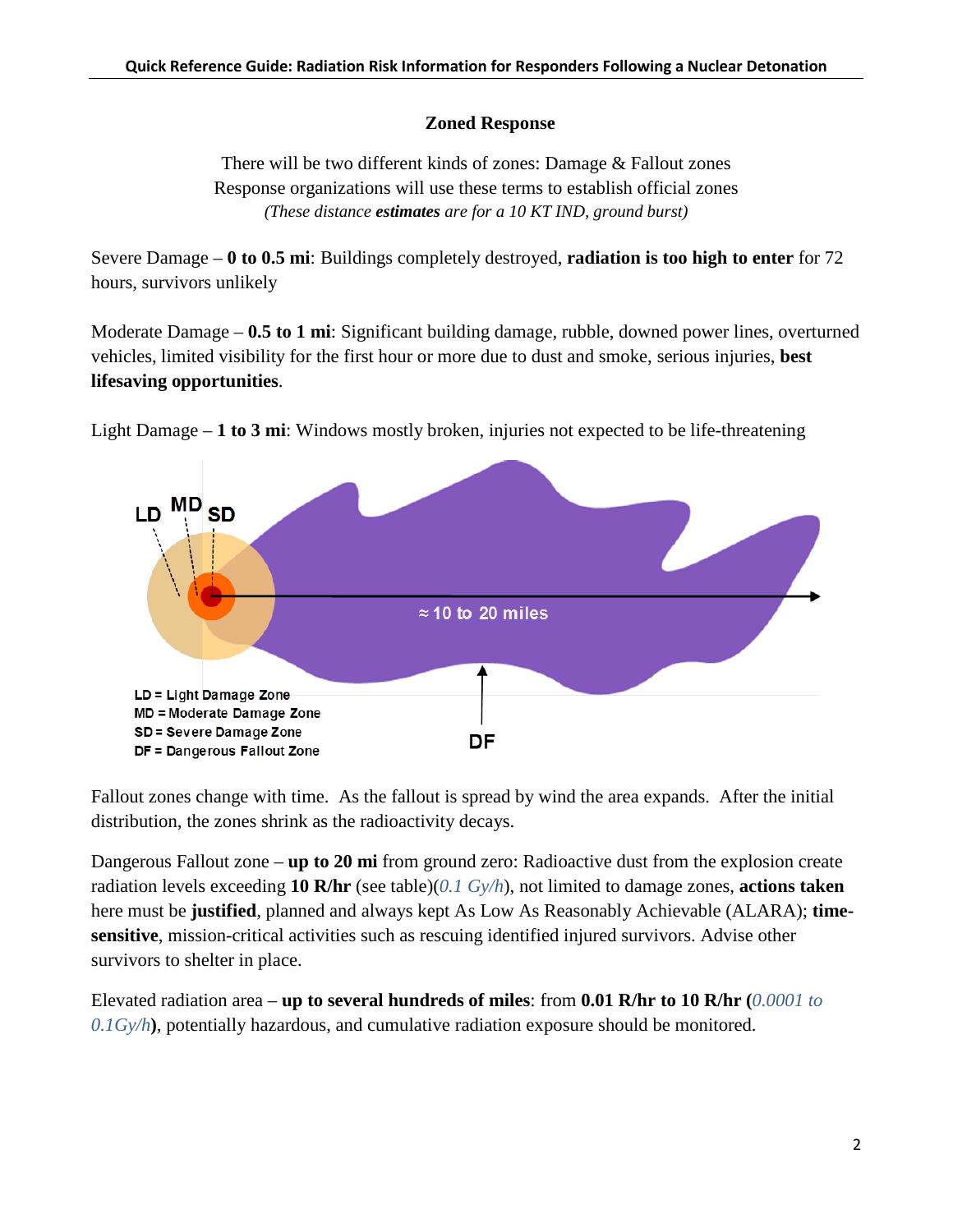### **Key Points for Zoned Response**

Most people in the LD zone will survive on their own, but critical injuries may still exist.

MD zone outside of the DF zone - Area with the **most survivable victims** and therefore the maximum rescue potential. Rescue efforts should be concentrated in this area.

Many people in the MD zone will survive only if they are rescued and treated.

Most people in the SD zone will not survive, even if they can be rescued.

The **DF zone** is extremely hazardous and **should not be entered without justification**.

Responders should approach the area from upwind, outside of the fallout zones.

Responders should assess the surroundings to determine if rescue measures are immediately needed or can wait until radiation levels can be accurately determined and the responders are formally dispatched through the Incident Command System.

Responders should not rush into the most damaged areas, without a thorough hazard and mission assessment.

### **What happens to the body when exposed to radiation?**

There are two ways to be affected by radiation; **exposure** and **contamination** (see protective gear) There are two types of **effects** on the body; acute and long-term.

1. **Acute**: This is when the body gets a large dose of radiation quickly; symptoms can manifest quickly, minutes to hours. See the table below for the onset times for initial affects.

| <b>Feature or Illness</b>                                            | <b>Effects of Whole Body Absorbed Dose from external</b><br>radiation or internal absorption, by dose range in rad/ $Gy$ |                        |                                                                |                                          |                           |
|----------------------------------------------------------------------|--------------------------------------------------------------------------------------------------------------------------|------------------------|----------------------------------------------------------------|------------------------------------------|---------------------------|
|                                                                      | $0-100(0-1)$                                                                                                             | $100-200$ $(1-2)$      | $200-600(2-6)$                                                 | 600-800 $(6-8)$                          | >800 (>8)                 |
| Nausea/Vomiting                                                      |                                                                                                                          | 5-50%                  | 50-100%                                                        | 75-100%                                  | 90-100%                   |
| Time of Onset after<br>Exposure                                      | None <sup>a</sup><br>(see note)                                                                                          | $3-6$ hr               | $2-4$ hr                                                       | $1-2$ hr                                 | $<$ 1 hr to<br>minutes    |
| Duration                                                             |                                                                                                                          | $<$ 24 hr              | $<$ 24 hr                                                      | $<$ 48 hr                                | $<$ 48 hr                 |
| Lymphocyte Count<br>(blood)                                          | Unaffected                                                                                                               | Minimally<br>Decreased | $<$ 1,000 at 24 hr                                             | $<$ 500 at 24 hr                         | Decreases<br>within hours |
| <b>Central Nervous</b><br><b>System Function</b><br>(brain & nerves) | N <sub>0</sub><br>Impairment                                                                                             | No Impairment          | Cognitive<br>impairment<br>for $6-20$ hr                       | Cognitive<br>impairment<br>for $> 20$ hr | Rapid<br>incapacitation   |
| Death                                                                | None                                                                                                                     | Minimal                | Low with<br>aggressive<br>therapy<br>$<$ 5 to 50% <sup>b</sup> | High                                     | Very High                 |

**Acute Radiation Syndrome (Radiation Sickness) \***

\*Prompt health effects from whole-body absorbed doses received within a few hours.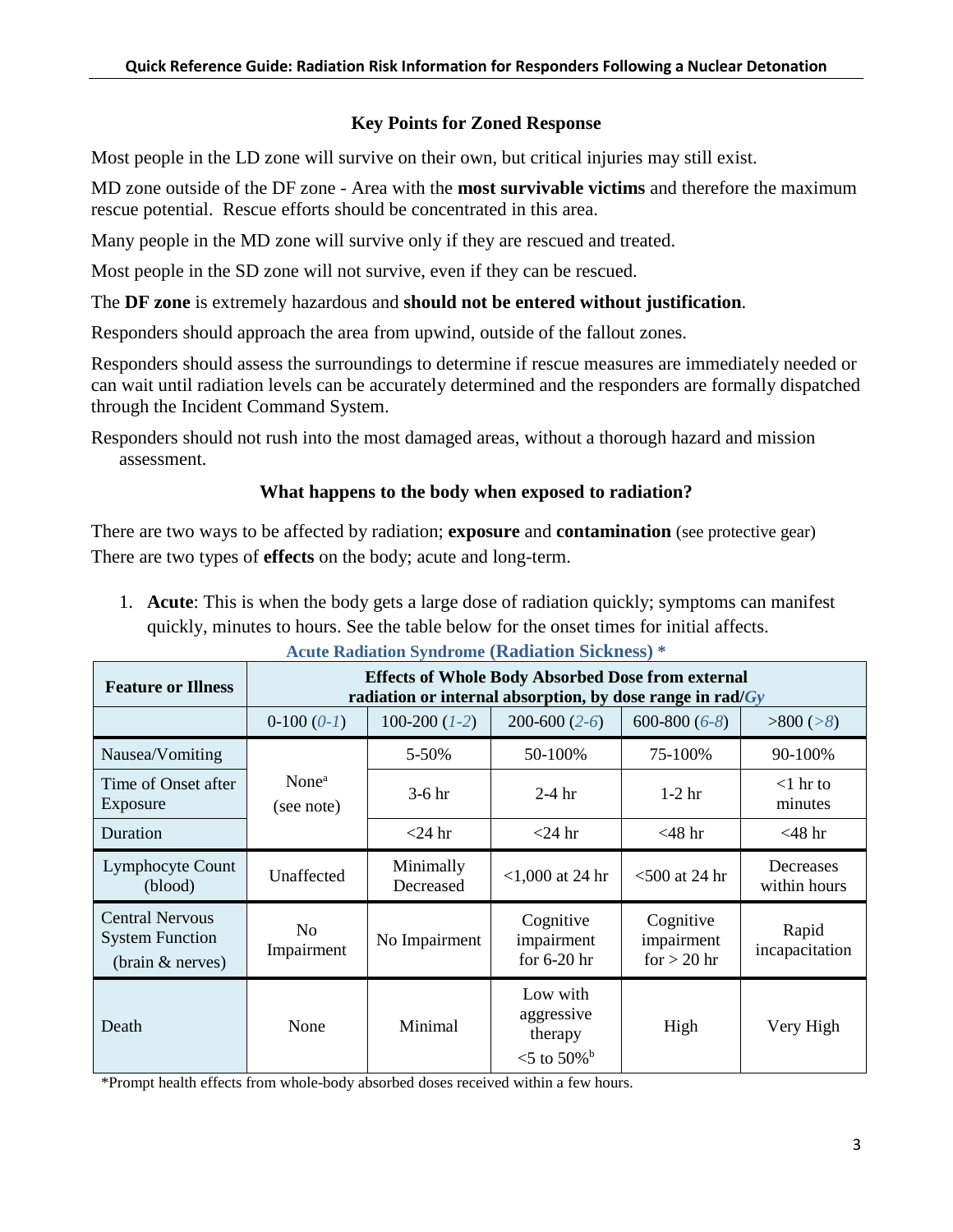a. A small number of exposed individuals may experience symptoms such as nausea and vomiting at doses between 50 and 100 rad (0.5 and 1 Gy).

b. The LD 50/60 or the lethal dose with NO medical intervention to 50% of the population after 60 days is between 320 and 450 rad (3.2 - 4.5 Gy).

2. **Long-term**: There is an increased risk of getting cancer later in life after a radiation exposure. Any risk of life-shortening effects from radiation is proportional to the dose. Most cancers are not likely to occur until several decades after exposure; although leukemia has a shorter latency period (<5 yr), NCRP Commentary No.19 Key Elements of Preparing for Nuclear and Radiological Terrorism (2005).

#### **Fatal Cancer**

|                                                                 | <b>Effects of Whole Body Absorbed Dose from external</b><br>radiation or internal absorption, by dose range in rad $(Gy)$ |                                                                |                                                                       |  |
|-----------------------------------------------------------------|---------------------------------------------------------------------------------------------------------------------------|----------------------------------------------------------------|-----------------------------------------------------------------------|--|
|                                                                 | $0-100(0-1)$                                                                                                              | $100-200$ $(1-2)$                                              | $200-600(2-6)$                                                        |  |
| Percentage of<br><b>Increased Lifetime</b><br>Risk <sup>1</sup> | 1 rad = $0.06\%$<br>10 rad = $0.6\%$<br>50 rad = $3\%$<br>100 rad = $8\%$                                                 | 100 rad = $8\%$<br>150 rad = $9\%$<br>$200 \text{ rad} = 16\%$ | $200 \text{ rad} = 16\%$<br>300 rad = $24\%$<br>600 rad $\equiv$ >40% |  |

<sup>1</sup> Derived from EPA Radiogenic Cancer Risk Models and Projections for the U.S. Population, April 2011 and from NCRP Commentary 19.

Incidents involving radiation or radioactive material usually will require responders to be aware of the potential for health effects associated with various levels of radiation exposure. Any whole-body radiation dose can increase a person's lifetime risk of fatal cancer. As the dose increases, the risks also increase. High radiation doses (i.e.,  $>100$  rad (1Gy)) can be potentially life-threatening, although the risk of acute death from radiation can be mitigated through prompt medical treatment. Without proper medical assistance 50% of people with radiation doses of ~400 rem (rad or 4 Gy) or higher will most likely die in 60 days.

State and local jurisdictions may have their own guidance regarding decision dose limits. Responders should abide by jurisdictional limits until the IC system is in place and new limits have been established.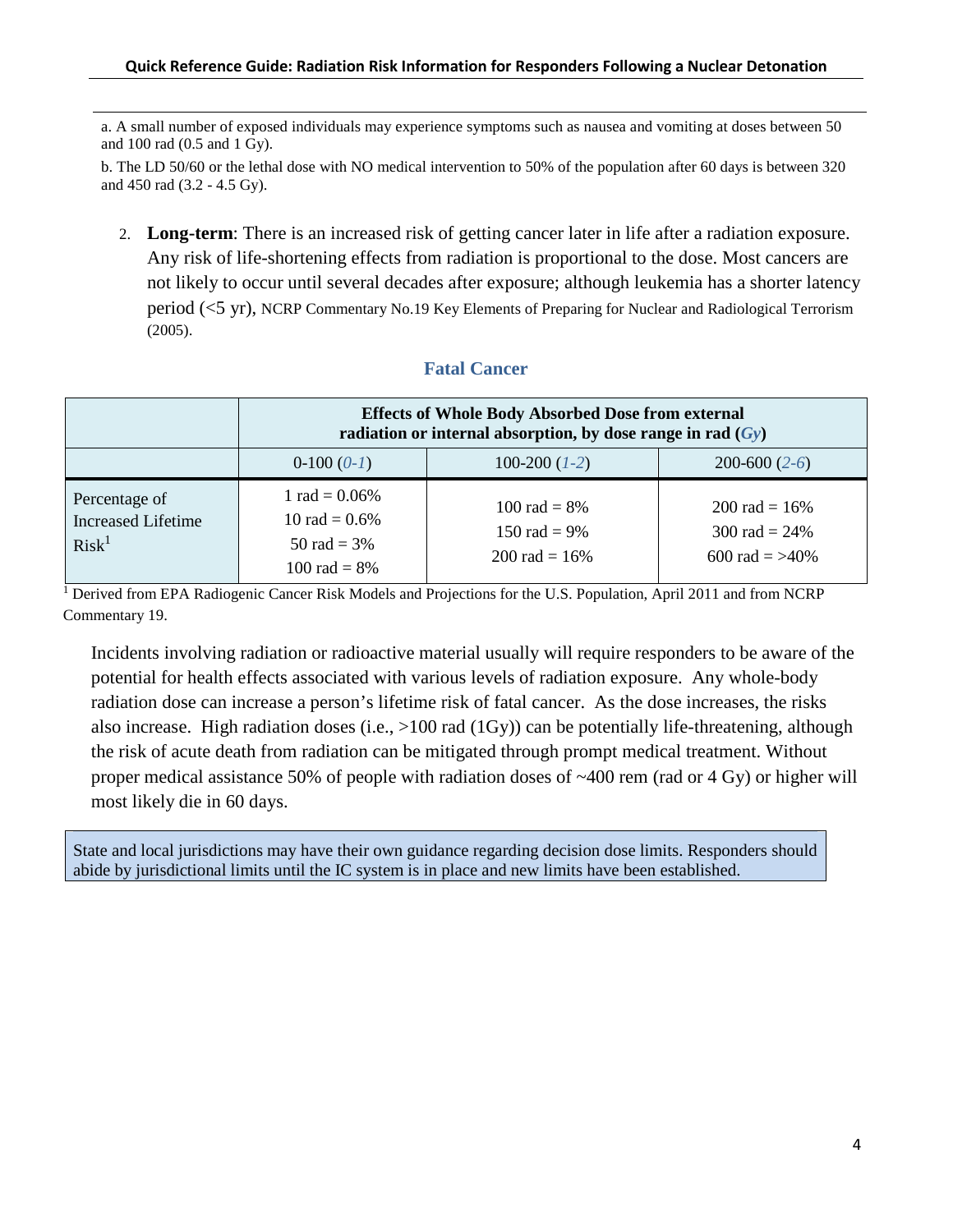| At first sign of a<br>nuclear explosion  | Shelter-in-place at the first sign of an intense flash of light and stay sheltered<br>for at least one hour to let the initial dust settle. Cover ears against sound<br>that will follow the visual blast.                                                                                                                                                                                                                                                                                                                                                  |  |  |
|------------------------------------------|-------------------------------------------------------------------------------------------------------------------------------------------------------------------------------------------------------------------------------------------------------------------------------------------------------------------------------------------------------------------------------------------------------------------------------------------------------------------------------------------------------------------------------------------------------------|--|--|
| Don't rush in                            | Determine radiation levels first, wear appropriate PPE, define the mission                                                                                                                                                                                                                                                                                                                                                                                                                                                                                  |  |  |
| Stay aware of wind<br>and weather        | Always approach potential fallout zones from upwind direction                                                                                                                                                                                                                                                                                                                                                                                                                                                                                               |  |  |
| <b>Radiation Dose</b>                    | The annual occupational dose limit for ionizing radiation is 5 rem (rad<br>❖<br>or $0.05$ Sv) This limit would likely be exceeded in an IND emergency<br>Keep exposures to a minimum, for the health and safety of<br>❖<br>responders<br>$\bullet$ Normal guideline for lifesaving or protection of large populations, 25<br>rem (rad or $0.25 Sv$ )<br>• Catastrophic event, such as an IND incident, may warrant > 25 rem (rad<br>or $0.25 Sv$ for lifesaving.                                                                                            |  |  |
| Exposure                                 | Responders who are reasonably expected to exceed more than 25% of the<br>❖<br>occupational dose limit, should be appropriately monitored.<br>Ensure responders have been adequately informed of and have an<br>❖<br>adequate understanding of the risks, including of short- and long-term<br>effects, they may experience during missions, and are trained, to the<br>extent feasible, on actions to be taken.<br>$\triangleleft$ Each responder must make an informed decision as to how much<br>radiation risk they are willing to accept to save lives. |  |  |
| Area for maximizing<br>rescue potential  | The portion of the MD zone falling outside of the DF zone offers the best<br>potential for rescuing the most survivable victims.                                                                                                                                                                                                                                                                                                                                                                                                                            |  |  |
| <b>Recognizing Fallout</b><br>Particles  | Fine, sand-sized grains. However, lack of apparent fallout does not suggest<br>lack of radiation. Continued radiation monitoring is required.                                                                                                                                                                                                                                                                                                                                                                                                               |  |  |
| Fallout decays<br>rapidly                | 7-10 Rule: For every sevenfold increase in time after detonation, there is a<br>tenfold decrease in the radiation rate.<br>So, after seven hours the radiation rate is only 10% of the original and after<br>49 hours $(7 \times 7 = 49)$ it is 1%.                                                                                                                                                                                                                                                                                                         |  |  |
| Decision Dose or<br>Turn-back Dose       | When approaching or surveying the scene, the 10 R/h $(0.1 \text{ Gy/h})$ point<br>normally indicates that workers should return to a safe area, unless they are<br>undertaking a sufficiently justified mission to validate the exposure.                                                                                                                                                                                                                                                                                                                   |  |  |
| <b>Acute Radiation</b><br>Syndrome (ARS) | Nausea, vomiting or diarrhea indicates exposure of 100 rad $(1\ Gy)$ or more.<br>Exit radiation area immediately and seek medical care.                                                                                                                                                                                                                                                                                                                                                                                                                     |  |  |
| Decontamination*                         | Remove all outer clothing and footwear. Shower if possible, or wipe skin<br>and hair with moist towelettes.                                                                                                                                                                                                                                                                                                                                                                                                                                                 |  |  |

## **"RULES OF THUMB" FOR RESPONDERS**

**\*** For Medical Responders: Provide life-saving medical care before decontamination. *Do not forget -- all of the other hazards that go with a catastrophic event will still exist.*